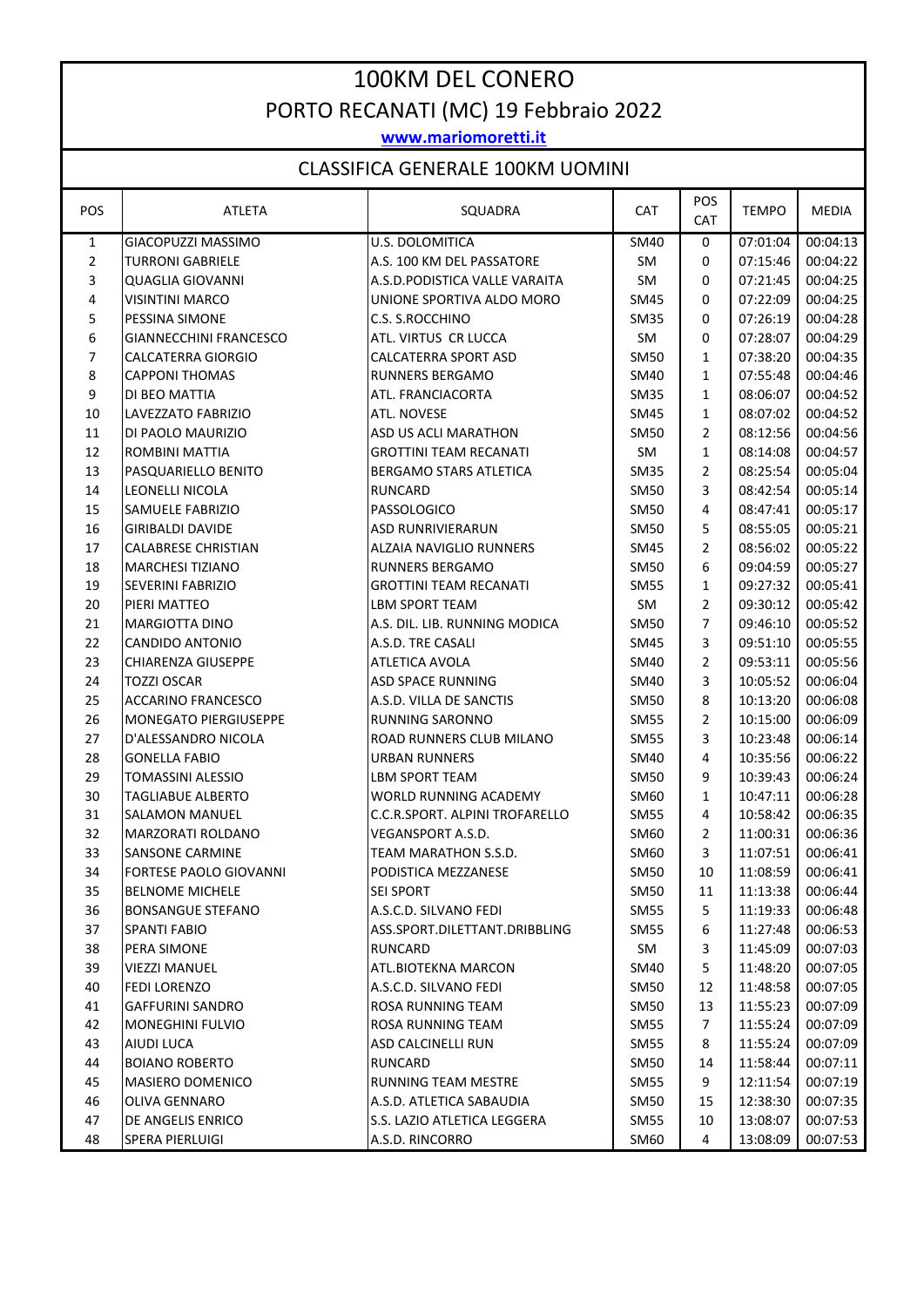| <b>CLASSIFICA GENERALE 100KM DONNE</b> |                              |                               |             |                          |              |              |
|----------------------------------------|------------------------------|-------------------------------|-------------|--------------------------|--------------|--------------|
| <b>POS</b>                             | <b>ATLETA</b>                | SQUADRA                       | <b>CAT</b>  | <b>POS</b><br><b>CAT</b> | <b>TEMPO</b> | <b>MEDIA</b> |
| $\mathbf{1}$                           | LUNA SILVIA                  | <b>GROTTINI TEAM RECANATI</b> | <b>SF40</b> | $\Omega$                 | 07:53:02     | 00:04:44     |
| $\mathcal{P}$                          | <b>BERGAGLIO ILARIA</b>      | <b>ATL. NOVESE</b>            | <b>SF40</b> | 0                        | 08:05:06     | 00:04:51     |
| 3                                      | <b>BRUSAMENTO LORENA</b>     | G.S. GABBI                    | <b>SF45</b> | 0                        | 08:07:11     | 00:04:52     |
| 4                                      | RIMONDA FRANCESCA            | A.S.D. VIGONECHECORRE         | <b>SF35</b> | 0                        | 08:13:37     | 00:04:56     |
| 5.                                     | <b>BENVENUTI ELISA</b>       | RIMINI MARATHON               | <b>SF35</b> | 0                        | 08:14:25     | 00:04:57     |
| 6                                      | <b>FERRARO FRANCESCA</b>     | EMOZIONI SPORT TEAM A.S.D.    | <b>SF</b>   | $\Omega$                 | 08:31:49     | 00:05:07     |
| 7                                      | <b>FABIANI ELENA</b>         | WOMAN TRIATHLON ITALIA A.S.D. | <b>SF45</b> | 1                        | 08:37:39     | 00:05:11     |
| 8                                      | PIVETTI ELISA                | <b>LIBERTAS UDINE</b>         | <b>SF35</b> | $\mathbf{1}$             | 08:44:53     | 00:05:15     |
| 9                                      | <b>LELARIO TERESA</b>        | RUNNING CLUB TORREMAGGIORE    | <b>SF45</b> | 2                        | 08:46:16     | 00:05:16     |
| 10                                     | <b>KOTKOWIAK EMILIA</b>      | NAVIGLIO RUNNING TEAM         | <b>SF35</b> | $\overline{2}$           | 09:41:54     | 00:05:49     |
| 11                                     | <b>FITTI ANNALISA</b>        | ASD PODISTICA SAN SALVO       | <b>SF45</b> | 3                        | 09:55:54     | 00:05:58     |
| 12                                     | <b>CASU AGNESE</b>           | <b>CAGLIARI MARATHON CLUB</b> | <b>SF55</b> | 1                        | 10:39:41     | 00:06:24     |
| 13                                     | RANZUGLIA GIULIA             | A.S.D. PODISTICA VALMISA      | <b>SF40</b> | $\mathbf{1}$             | 10:41:35     | 00:06:25     |
| 14                                     | <b>CARAMIA COSIMA</b>        | <b>ASD CORRICASTROVILLARI</b> | <b>SF40</b> | $\overline{2}$           | 10:54:37     | 00:06:33     |
| 15                                     | <b>CALDERONE ALISIA</b>      | ASD MEDIA@                    | <b>SF50</b> | $\mathbf{1}$             | 10:55:31     | 00:06:33     |
| 16                                     | ROCCHI VLAICU AURELIA        | A.S.D. VILLA DE SANCTIS       | <b>SF55</b> | $\overline{2}$           | 11:48:37     | 00:07:05     |
| 17                                     | <b>MENDOZA MARICEL GONDA</b> | A.S.D. ATLETICA SABAUDIA      | <b>SF45</b> | 4                        | 12:52:45     | 00:07:44     |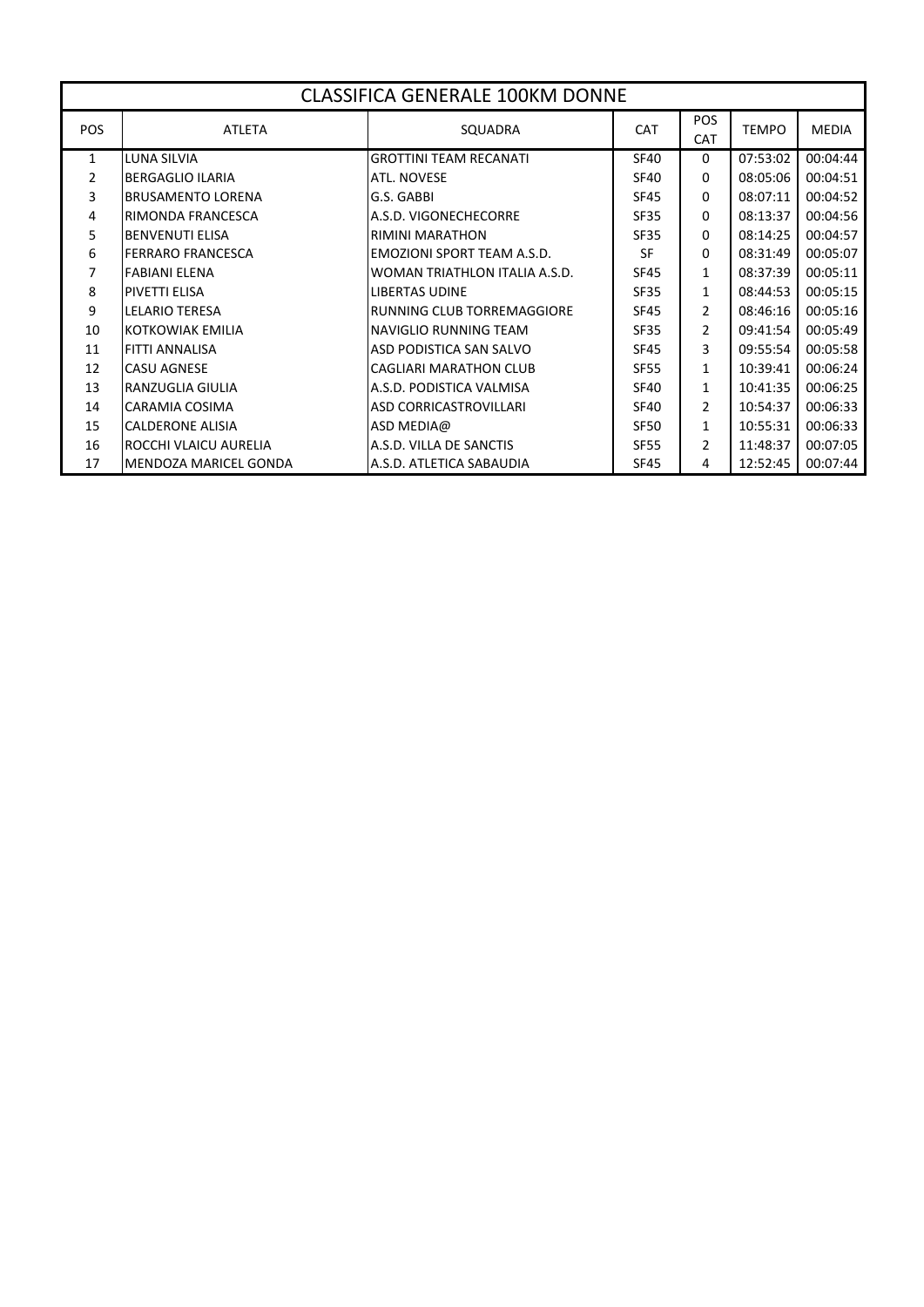| CLASSIFICA GENERALE 50KM UOMINI |                                 |                                   |             |                   |              |          |  |
|---------------------------------|---------------------------------|-----------------------------------|-------------|-------------------|--------------|----------|--|
| POS                             | <b>ATLETA</b>                   | SQUADRA                           | <b>CAT</b>  | POS<br><b>CAT</b> | <b>TEMPO</b> | MEDIA    |  |
| 1                               | GAZZO ALESSIO FILIPPO FRANCESCO | <b>ECM</b>                        | <b>SM40</b> | 0                 | 03:14:51     | 00:03:54 |  |
| $\overline{2}$                  | <b>BARTOLOTTI ENRICO</b>        | LIFERUNNER                        | <b>SM</b>   | 0                 | 03:16:01     | 00:03:55 |  |
| 3                               | CHIARINI CLAUDIO                | <b>BERGAMO STARS ATLETICA</b>     | SM45        | 0                 | 03:18:34     | 00:03:58 |  |
| 4                               | <b>TUCCI ALEX</b>               | ASD GRUPPO PODISTICO IL CRAMPO    | SM          | 1                 | 03:19:01     | 00:03:59 |  |
| 5                               | <b>FIADONE ANTONIO MARIO</b>    | PASSOLOGICO                       | SM45        | 1                 | 03:22:42     | 00:04:03 |  |
| 6                               | <b>GRILLINI ALESSIO</b>         | A.S.D. LEOPODISTICA               | SM40        | $\mathbf{1}$      | 03:30:15     | 00:04:12 |  |
| 7                               | PRACILIO DOMENICO               | ASD PODISTICA SAN SALVO           | SM35        | $\mathbf{1}$      | 03:30:59     | 00:04:13 |  |
| 8                               | <b>BOZANO ALESSIO</b>           | <b>ASD RUNRIVIERARUN</b>          | <b>SM35</b> | 2                 | 03:37:21     | 00:04:21 |  |
| 9                               | <b>GRASSI MATTEO</b>            | SPIRITO TRAIL - TEAM PRETTAU      | <b>SM50</b> | 1                 | 03:44:55     | 00:04:30 |  |
| 10                              | <b>BADIALI ANDREA</b>           | S.E.F. STAMURA ANCONA A.S.D.      | SM40        | 2                 | 03:53:04     | 00:04:40 |  |
| 11                              | <b>BISACCHI MAURIZIO</b>        | <b>ATLETICA SIDERMEC - VITALI</b> | SM50        | 2                 | 03:56:51     | 00:04:44 |  |
| 12                              | <b>GROTTINI FRANCESCO</b>       | GROTTINI TEAM RECANATI            | SM40        | 3                 | 03:58:00     | 00:04:46 |  |
| 13                              | <b>BARTOLO FRANCESCO</b>        | <b>GROTTINI TEAM RECANATI</b>     | <b>SM35</b> | 3                 | 03:59:16     | 00:04:47 |  |
| 14                              | <b>FIORANI GABRIELE</b>         | A.S.D. PODISTICA AVIS FABRIANO    | <b>SM50</b> | 3                 | 03:59:25     | 00:04:47 |  |
| 15                              | RAFFALDI CRISTIAN               | G.P. ARCI GOODWIN                 | SM45        | 2                 | 04:02:30     | 00:04:51 |  |
| 16                              | STACCHIOTTI ALESSANDRO          | <b>GROTTINI TEAM RECANATI</b>     | <b>SM35</b> | 4                 | 04:03:48     | 00:04:53 |  |
| 17                              | <b>DIOGUARDI RODOLFO</b>        | <b>RUNNERS PESCARA</b>            | SM40        | 4                 | 04:09:28     | 00:04:59 |  |
| 18                              | MIGLIORELLI ANDREA              | <b>ASD. ATLETICA CINGOLI</b>      | SM45        | 3                 | 04:13:38     | 00:05:04 |  |
| 19                              | <b>TACCHI ALESSANDRO</b>        | A.S.D.BIKE ZONE                   | SM40        | 5                 | 04:15:08     | 00:05:06 |  |
| 20                              | <b>COSSALTER PIERO</b>          | M. C. MANOPPELLO SOGEDA           | SM45        | 4                 | 04:15:54     | 00:05:07 |  |
| 21                              | <b>VOLPI STEFANO</b>            | <b>ASSISI RUNNERS ASD</b>         | <b>SM55</b> | 1                 | 04:18:03     | 00:05:10 |  |
| 22                              | <b>TUCCI CLAUDIO</b>            | ASD GRUPPO PODISTICO IL CRAMPO    | <b>SM55</b> | 2                 | 04:18:52     | 00:05:11 |  |
| 23                              | <b>GERI MARCO</b>               | <b>RUNCARD</b>                    | SM40        | 6                 | 04:22:47     | 00:05:15 |  |
| 24                              | <b>DAULERIO LORENZO</b>         | <b>RUNCARD</b>                    | SM40        | 7                 | 04:27:31     | 00:05:21 |  |
| 25                              | D'AMARIO GIANLUCA               | M. C. MANOPPELLO SOGEDA           | SM45        | 5                 | 04:27:54     | 00:05:22 |  |
| 26                              | <b>GUERZONI MANUEL</b>          | <b>MODENA RUNNERS CLUB ASD</b>    | SM40        | 8                 | 04:27:59     | 00:05:22 |  |
| 27                              | <b>DE ROSE MATTEO</b>           | <b>LBM SPORT TEAM</b>             | SM45        | 6                 | 04:31:08     | 00:05:25 |  |
| 28                              | <b>SCIPI SERGIO</b>             | A.S. 100 KM DEL PASSATORE         | <b>SM55</b> | 3                 | 04:37:26     | 00:05:33 |  |
| 29                              | ANGELUCCI MASSIMILIANO          | ATLETICA WINNER FOLIGNO           | <b>SM50</b> | 4                 | 04:39:20     | 00:05:35 |  |
| 30                              | <b>ALESSI GIACOMO</b>           | <b>RUNCARD</b>                    | <b>SM50</b> | 5                 | 04:39:38     | 00:05:36 |  |
| 31                              | RIGHI GABRIELE                  | <b>RIMINI MARATHON</b>            | <b>SM55</b> | 4                 | 04:40:17     | 00:05:36 |  |
| 32                              | <b>RAMUNDI ANTONIO</b>          | M. C. MANOPPELLO SOGEDA           | <b>SM55</b> | 5                 | 04:42:49     | 00:05:39 |  |
| 33                              | <b>VALENTINI ANTONIO</b>        | ASD GRUPPO PODISTICO IL CRAMPO    | <b>SM55</b> | 6                 | 04:45:25     | 00:05:43 |  |
| 34                              | <b>SALEMI SANTO</b>             | <b>RUNCARD</b>                    | SM65        | 1                 | 04:48:16     | 00:05:46 |  |
| 35                              | PETRELLA GIANLUCA               | <b>GROTTINI TEAM RECANATI</b>     | <b>SM50</b> | 6                 | 04:57:44     | 00:05:57 |  |
| 36                              | <b>GENTILUCCI FABIO</b>         | G.P. AVIS CASTELRAIMONDO          | SM60        | 1                 | 04:58:14     | 00:05:58 |  |
| 37                              | BEVILACQUA ANDREA               | ASD POD. LIPPO CALDERARA          | <b>SM55</b> | 7                 | 04:58:22     | 00:05:58 |  |
| 38                              | ROSSINI GIANFRANCO              | <b>GRIFO RUNNERS PERUGIA ASD</b>  | SM60        | 2                 | 05:01:19     | 00:06:02 |  |
| 39                              | POLCINO NICOLA                  | RUNCARD                           | <b>SM45</b> | 7                 | 05:01:49     | 00:06:02 |  |
| 40                              | LOPASSO GIULIO                  | RUNCARD                           | <b>SM55</b> | 8                 | 05:03:31     | 00:06:04 |  |
| 41                              | DELLA CORTE PASQUALE            | ASD PORTO SAN GIORGIO RUNNERS     | SM45        | 8                 | 05:03:58     | 00:06:05 |  |
| 42                              | <b>SAVINI GIOVANNI</b>          | ASD PORTO SAN GIORGIO RUNNERS     | <b>SM55</b> | 9                 | 05:08:14     | 00:06:10 |  |
| 43                              | <b>FIRMANI MAURO</b>            | TEAM CAMELOT A.S.D.               | SM65        | 2                 | 05:12:06     | 00:06:15 |  |
| 44                              | LUNGARINI MARCO                 | CALCATERRA SPORT ASD              | <b>SM50</b> | $\overline{7}$    | 05:12:06     | 00:06:15 |  |
| 45                              | <b>SEVERONI STEFANO</b>         | BERGAMO STARS ATLETICA            | SM55        | 10                | 05:16:46     | 00:06:20 |  |
| 46                              | <b>FRIGERI MASSIMO</b>          | <b>PICO RUNNERS</b>               | <b>SM55</b> | 11                | 05:18:30     | 00:06:22 |  |
| 47                              | <b>FINIGUERRA FAUSTO</b>        | <b>PICO RUNNERS</b>               | <b>SM50</b> | 8                 | 05:18:38     | 00:06:22 |  |
| 48                              | <b>GRILLO GIACOMO</b>           | ATLETICA WINNER FOLIGNO           | SM60        | 3                 | 05:22:08     | 00:06:27 |  |
| 49                              | <b>VITA LUIGI</b>               | ATL. FRANCIACORTA                 | SM60        | 4                 | 05:22:56     | 00:06:28 |  |
| 50                              | D'ONOFRIO DANILO                | ASD GRUPPO PODISTICO IL CRAMPO    | <b>SM55</b> | 12                | 05:23:45     | 00:06:29 |  |
| 51                              | <b>BALDUCCIO ROSARIO ARTURO</b> | A.S.D. PODISTICA AVIS FABRIANO    | SM60        | 5                 | 05:31:27     | 00:06:38 |  |
| 52                              | CASABLANCA ANTONIO              | G.P. CASALESE                     | <b>SM55</b> | 13                | 05:34:15     | 00:06:41 |  |
| 53                              | <b>CROGNALE DONATO</b>          | <b>ASD PODISTI FRENTANI</b>       | SM65        | 3                 | 05:47:38     | 00:06:57 |  |
| 54                              | DE NICOLO' NICOLA               | <b>BARLETTA SPORTIVA</b>          | SM50        | 9                 | 05:50:09     | 00:07:00 |  |
| 55                              | BRESCIANINI DAVIDE LUIGI        | <b>IMPOSSIBLE TARGET</b>          | SM40        | 9                 | 05:50:42     | 00:07:01 |  |
| 56                              | <b>FABBRI YURI</b>              | ASD TOSCO-ROMAGNOLA               | SM40        | 10                | 05:56:24     | 00:07:08 |  |
| 57                              | CARLUCCI DOMENICO               | ATLETICA ADELFIA                  | SM45        | 9                 | 05:56:44     | 00:07:08 |  |